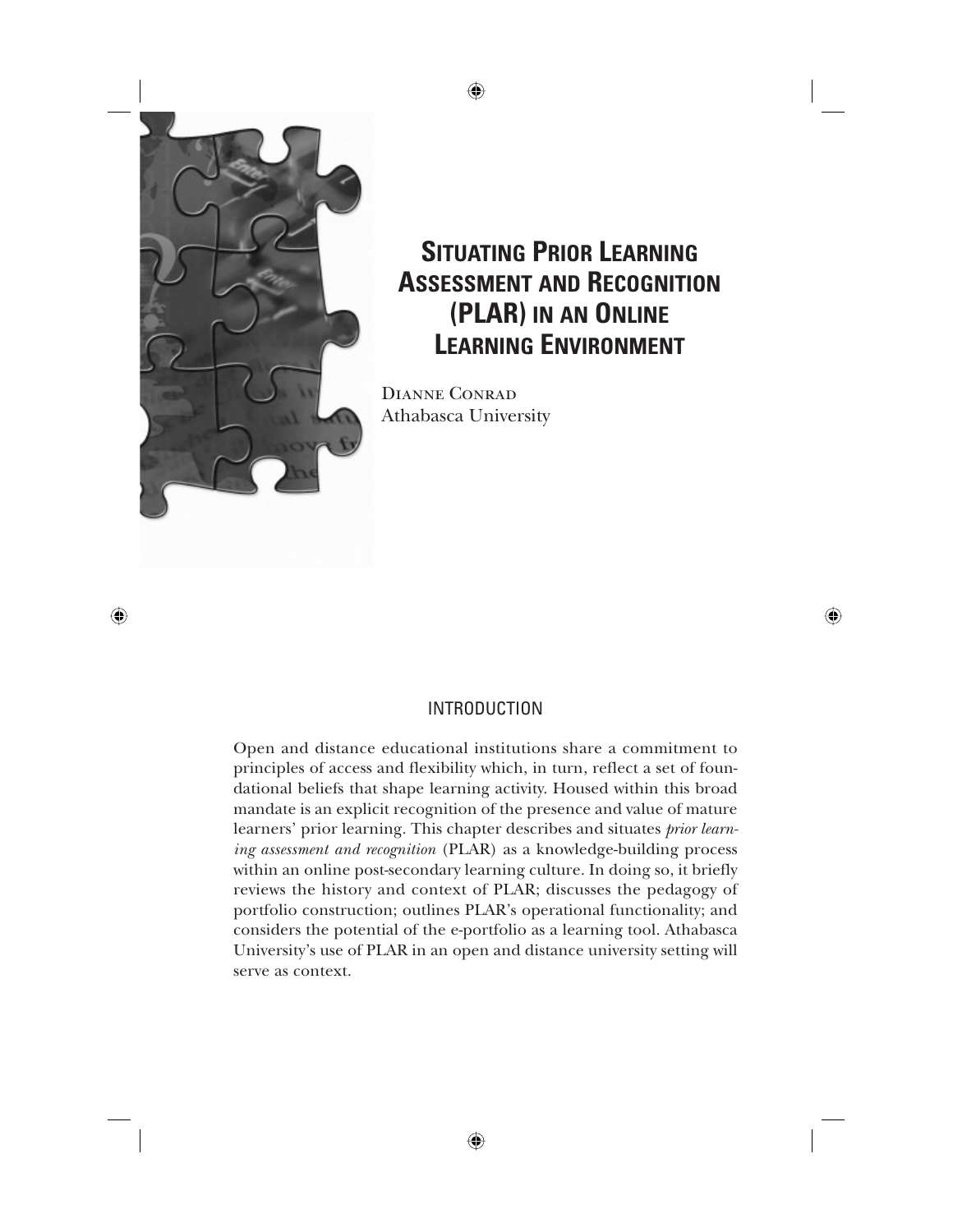# THE ROLE OF PRIOR LEARNING ASSESSMENT AND RECOGNITION IN ADULT EDUCATION AND OPEN AND DISTANCE LEARNING (ODL) ENVIRONMENTS

By definition and through practice, distance education has become synonymous with innovative models of program delivery that offer more generous open and flexible learning opportunities to wider and more diverse audiences than did traditional classrooms. The commonly accepted ways in which open and distance learning (ODL) institutions are perceived to serve diverse student populations centre around issues of scheduling and geography, typically allowing easier access to post-secondary education for those who have not previously enjoyed that option. And while the complex relationship between the concepts of diversity, access, and facilitating adults' learning through the recognition of their prior learning raises philosophical questions around social and power relationships, the presence of PLAR within post-secondary systems nonetheless provides viable alternative learning opportunities to many distance learners.

PLAR is practiced globally as a means of honouring and building on mature learners' past experiential learning. Grounded in ancient philosophies, the recognition of prior learning is defined by UNESCO as "the formal acknowledgement of skills, knowledge, and competencies that are gained through work experience, informal training, and life experience" (Vlãsceanu, Grünberg, & Pârlea, 2004, p. 55). More recent history on PLAR can be found in the works of Pestalozzi (1907), Dewey (1938), and Kolb (1984).

Dewey presented a sound pedagogical rationale for recognizing adults' experiential learning – "the beginning of instruction shall be made with the experience learners already have…this experience and the capacities that have been developed during its course provide the starting point for all further learning" (1938, p. 74) – while advocating a progressive philosophy whose real-world learning echoed through the work of many adult educators. In North America, Moses Coady (1971) and Myles Horton (1990) were among those whose parallel views were instrumental in bringing educational opportunities to the oppressed and poverty-stricken. Farther abroad, Paulo Freire's work with farm workers in South America rested on the foundational premise of their experiential learning (1970). More recently, in exploring transformational learning across the span of adults' lives, Welton (1995) cites Mezirow's understanding of the role of educators in helping learners mine their past for reflexive learning, thereby declaring the value of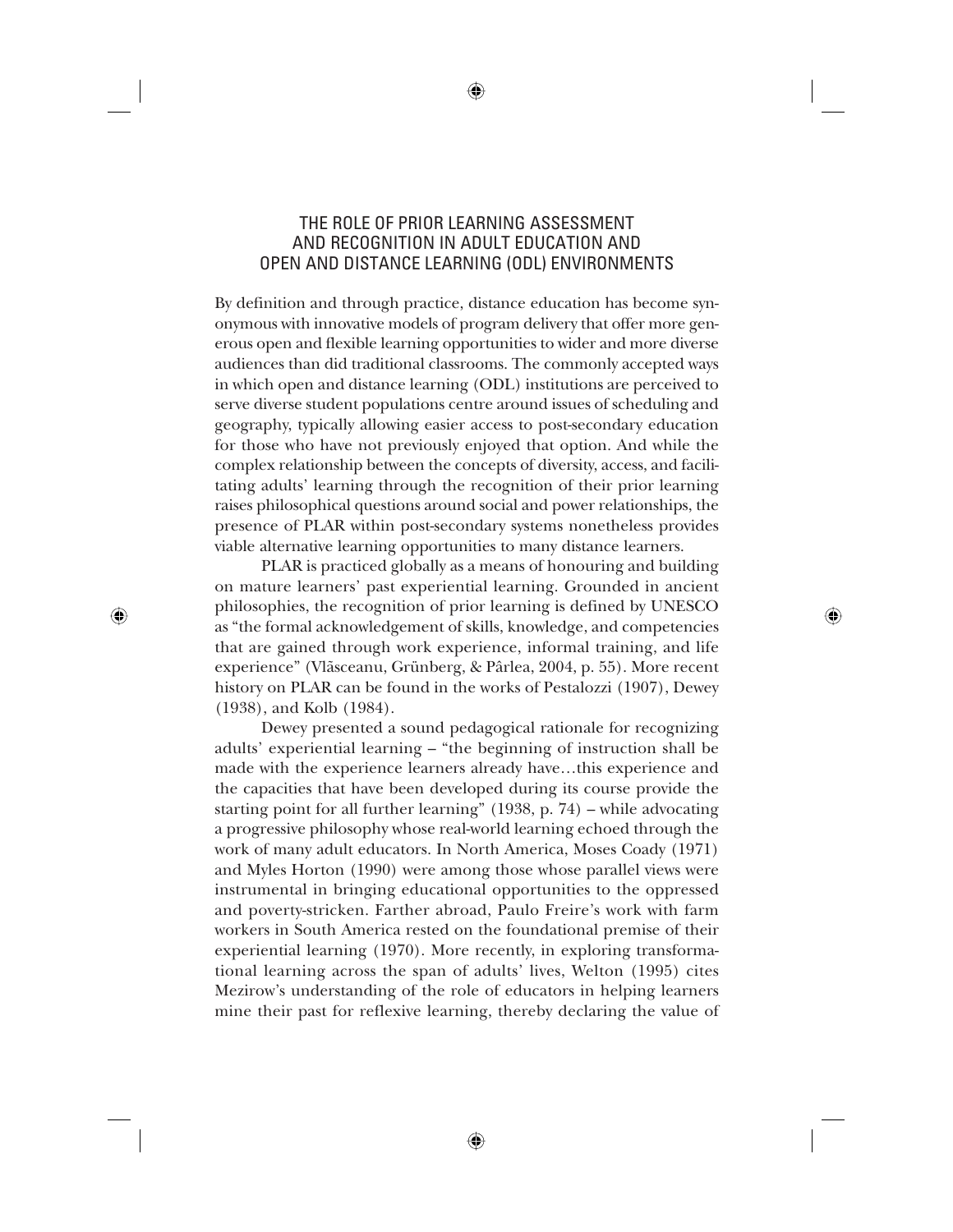experiential learning as an active-learning occasion by involving the teaching role in the re-creation of learners' pasts.

#### ODL AND THE COMMITMENT TO PLAR AT ATHABASCA UNIVERSITY

As do other ODL institutions, Athabasca University outlines its commitment to reducing barriers to university education in its mandate and vision statements. Following on this, Athabasca University adopts as a key pillar in its foundation the process of recognizing learners' prior experiential learning. To implement a coherent and integrated prior learning recognition policy, AU maintains a central office where personnel champion, direct, and manage the PLAR process. The existence of such an internal and integrated structure makes Athabasca University somewhat unique among Canadian universities; the size of its operation places it at the forefront of university prior learning practice in Canada.

AU implements PLAR using both challenge-for-credit and portfolio assessment methods, thereby reflecting the field's general understanding of the twin practices for PLAR implementation, challenge, and equivalency (Ontario Ministry of Education, 2001). Under the challenge-forcredit policy, learners may choose to target a specific course for which they feel they already possess the required knowledge or skills. Working with the course professor, they then engage in a contractual relationship to meet the challenge conditions that have been pre-established for the course. While this processes honours their right to bring forward their prior knowledge, learners applying to have their prior knowledge recognized in this fashion are obliged to tailor their learning histories to fit into pre-determined knowledge clusters that look like Athabasca University courses. While this is just one model of PLAR – and an acceptable one – it is not a model that gives learners the opportunity to build new knowledge on the foundation of their prior knowledge. Rather, it is the process of preparing a portfolio that permits learners to demonstrate their prior knowledge through the careful selection, reflection, connection, and projection of learning artefacts. In so doing, learners can most fully exercise the scope and latitude of their prior knowledge while learners' cognitive engagement with their learning histories gives rise to new knowledge – of self, of self situated within the trajectory of growth, and of self situated within the profession.

It is important to note that the portfolio approach is necessarily guided by sets of university-provided criteria and outcomes. That said,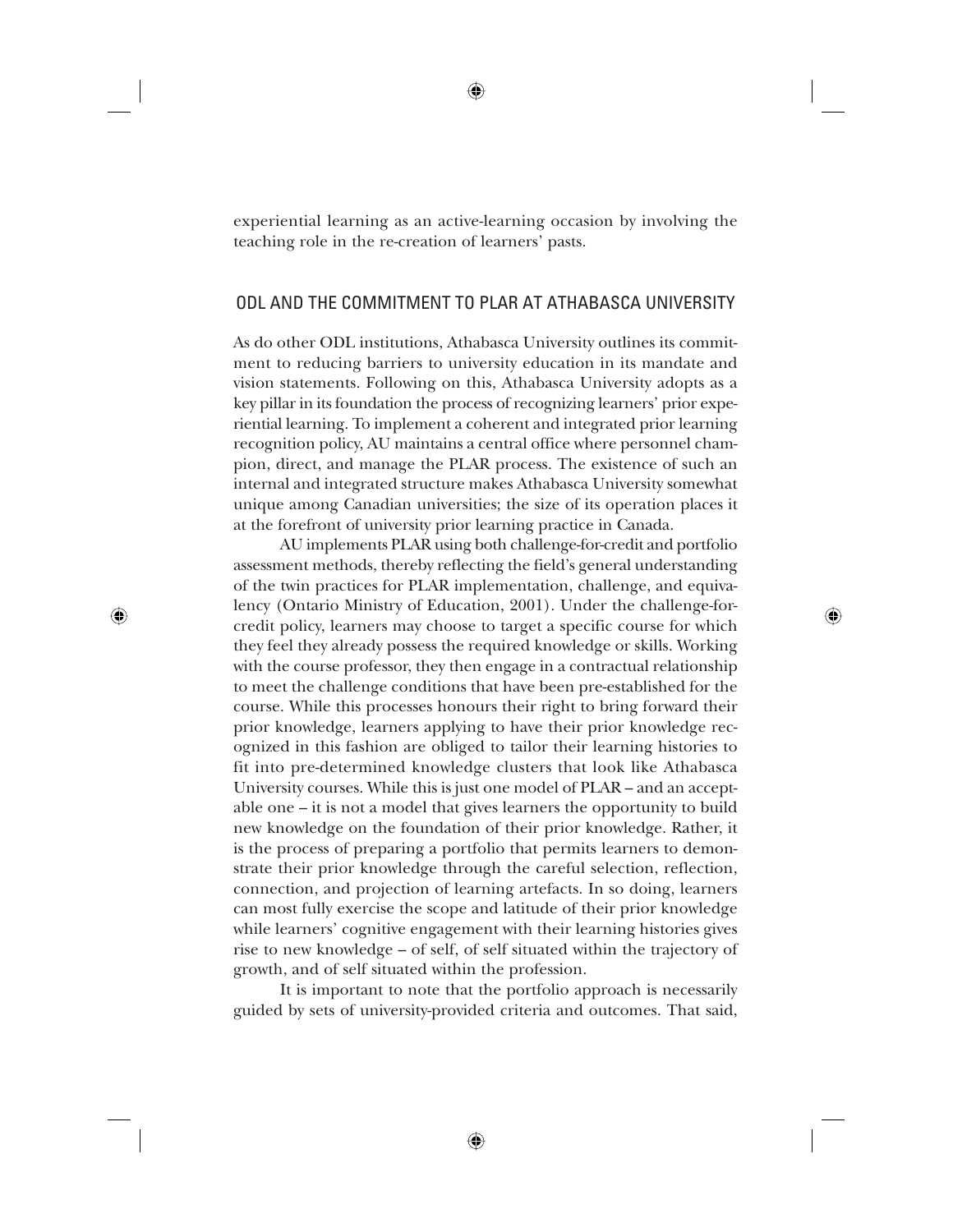portfolio criteria and outcomes serve as guidelines and structuring devices rather than as hard-and-fast targets. They provide signposts around which learners can rally and organize their own learning, rather than stipulating for them what they must know to be successful in their petition.

#### KNOWLEDGE-BUILDING THROUGH PLAR PORTFOLIOS

In many post-secondary PLAR systems, the portfolio is the vehicle through which learners' prior learning can be assessed for credit toward a university credential. More broadly, portfolios serve as repositories of achievement and methods of celebrating growth for lifelong learners. Outside of learning venues, portfolios are used as performance assessment tools for those seeking advancement in the workplace; they also serve as showcase vehicles for those seeking recognition of their accomplishments.

#### PLAR Paradigms and Politics

Universally, portfolios are being touted more widely than ever as an essential part of citizenship, personal performance, or learning. To this end, the European Union promotes the development of a personal portfolio for each of its citizens by 2010 (European Commission, 2005). Similarly, many post-secondary institutions now include a portfolio as an essential component for graduation from the institution. Such a portfolio would capture a graduate's entire learning history from the institution, featuring papers, assignments, reflections, triumphs, and struggles, as well as indications of present and future career aspirations. Barrett and Carney (2005) describe the many functions of portfolios in terms of low-stakes and high-stakes assessment. High-stakes assessments reap considerable rewards: learning portfolios that are submitted for university credit are prime examples of high-stakes assessment.

PLAR-by-portfolio generates controversy within the university culture, in part as a result of its existence as a high-stakes assessment tool that offers learners opportunities to sidestep course-taking or fast-track through university credentials, even though, in ODL institutions, meeting learners' needs in this way generally contributes to university mandates. More than that, however, portfolio assessment generates even deeper controversy around issues of power and voice (Harris, 1999; Michelson, 1996). Several questions arise: Who controls knowledge? How can those who step forward with non-university learning be expected to conform to the language of the university so that they can attain fair recognition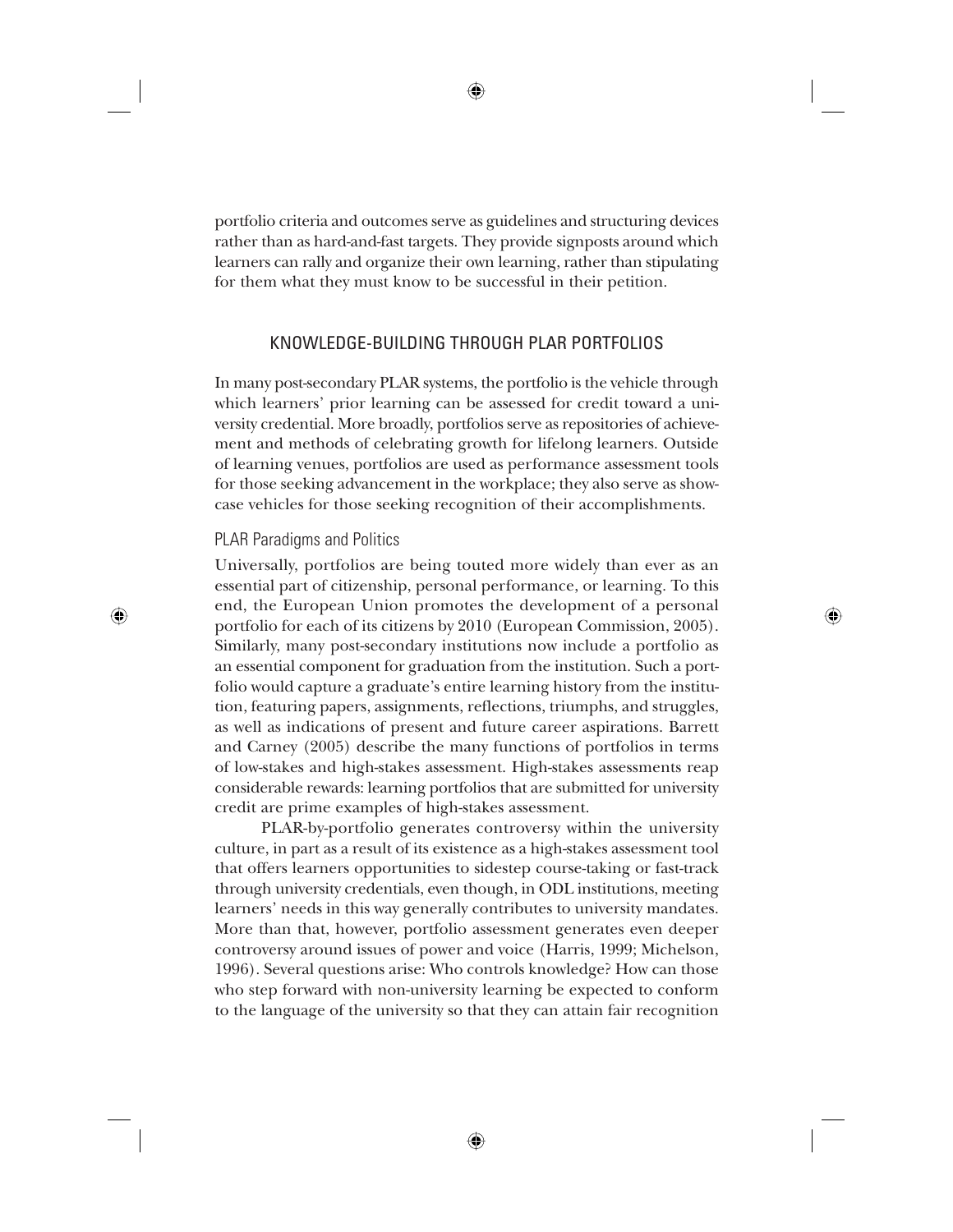of their knowledge? Peters (2005) is among many who contest the ability of academic faculty to fairly assess portfolio learning.

Promoting PLAR to its critics depends, at a meaningful pedagogical level, on being able to demonstrate a system that is rigorous, sound, and capable of initiating self-reflection and critical thinking. To do this, it is necessary to return to PLAR's first principles on two levels, the first of which is recognizing the value of mature learners' prior learning. PLAR literature is indebted to Dewey (1938) and Kolb (1984) for their work on experiential learning and its value to individuals and their societies. Of no less importance, however, is the belief in a constructivist-based approach to learning. In this view, the portfolio process allows learners to begin at a point of their own choosing and to select and reflect upon learning that is important to them. Their learning challenge is to integrate that knowledge into the knowledge asked of them by the institution. Following this view, portfolio development would be analogized as a journey, complete with all the meandering, false starts, corners, surprises, and difficulties that any journey holds.

#### PLAR Practice and Process

Using the metaphor of portfolio-as-journey, learners move along a route of portfolio preparation comprised of a number of cognitive stages. Somewhat glibly labelled reflect, select, connect, and project, each of these steps requires intense and laborious thought; each step may spark the "aha" moment that occasions learning. The process is described below.

#### Reflect

Among adult learners – and PLAR participants by definition are usually adult learners – learning is a voluntary action that centres around what is already known. From a starting point of personal meaning and relevance, adult learners enter into a relationship with their environment to construct new meaning (Angelo, 1993; Mackeracher, 2004). This process is one of thoughtful reflection, resulting in what Crites (1971) terms a movement from the mundane to the sacred – learning to understand experience beyond its isolated, secular level. Helping learners to settle at this level of interpreting their experiences is a process intended to elevate their stories beyond the confines of their own immediacy to more generic levels of knowledge. For example, a single mother who wrote about her demanding personal schedule, that included shuttling her sons back and forth to hockey practice and assuming multiple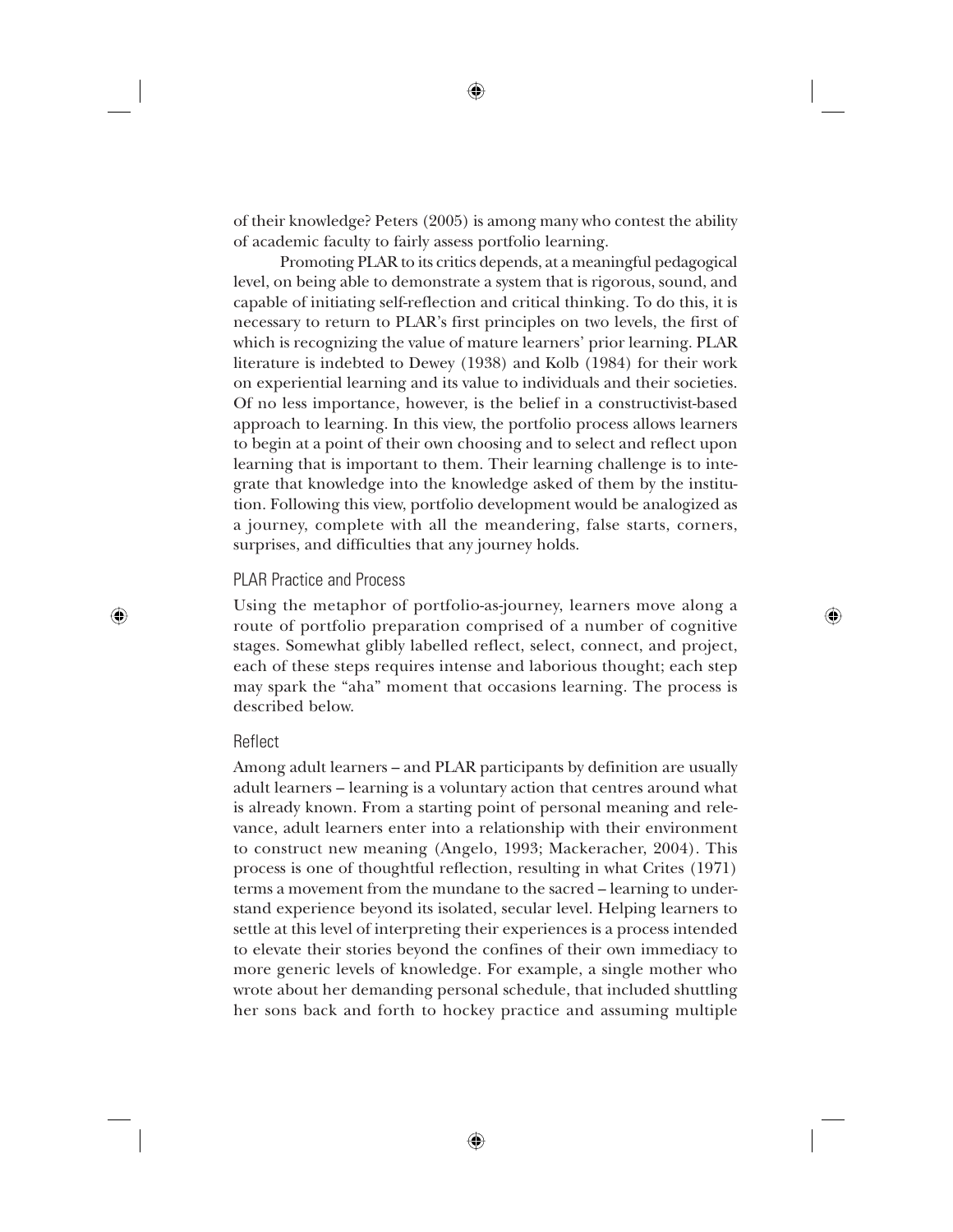parental roles, used those experiences to highlight her organizational skills and the resultant value that her inter-collegial skills brought to her workplace. As she worked through the process of reflecting on the lessons emanating from her household tasks, she drew new meaning from those tasks and learned that she had actually been honing new skills.

#### Select

When preparing PLAR portfolios, applicants must mine their rich and varied learning experiences selectively for the events that can most effectively anchor the learning narrative that they are creating. Their selections constitute a type of scaffolding upon which they build the stories of their learning. In putting together this framework, they map both their histories and their futures in a form of strategizing, which is similar to the cognitive processes that would formulate the answer to an essay question asking, say, for a detailed explanation of the events leading up to the fall of the Berlin Wall. In learning portfolios, however, the value and nature of the knowledge incidents are related to self; selecting them and denoting them as valuable labels them as integral pieces in the exercise of building self-knowledge.

#### **Connect**

The act of connection occurs both subsequently to, and concomitantly with, the act of selection. As in the example of the Berlin Wall used above, once the "knowledge items" have been identified, they must be linked or arranged into an order that serves the purpose at hand. Mackeracher (2004) cites the "basic learning cycle" that incorporates the work of Kolb (1984) and other theorists into five basic phases of learning. In brief, the five phases include a) participation in experiences and activities; b) making sense of experience by giving it meaning or value, using pattern recognition and other cognitive processes; c) applying meanings and values to problem-solving and decision-making processes to make choices; d) implementing action plans; and e) receiving feedback both from others and from self-observation. The integral theme of connecting experience to meaning recurs in situated cognition theory (Brown, Collins, & Duguid, 1989) and also in transformation theory (Mezirow, 1995). Using the same processes that Mezirow outlines for engendering transformational learning by critically reflecting on and modifying current assumptions and understandings, the PLAR process also asks learners to engage in knowledge-building activity.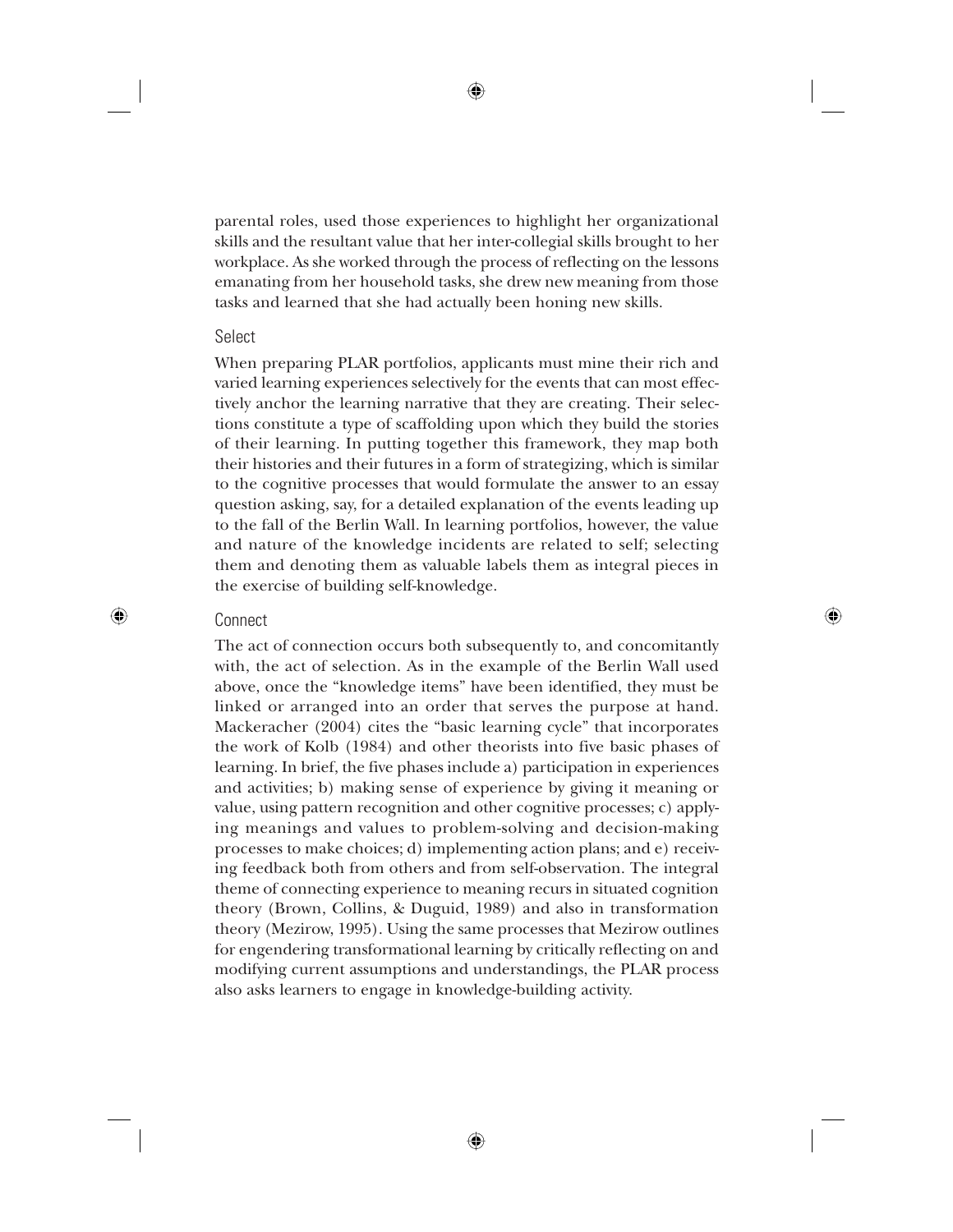#### Project

The last step for PLAR applicants in demonstrating learning is to determine an appropriate presentation method – to project the evidence of their learning in a format deemed acceptable by the receiving institution. In conforming to a structured set of expectations, learners meet another set of learning outcomes by fulfilling process (or generic) outcomes that might be labelled thus: using and constructing documents accurately; communicating appropriately in text; understanding one's learning style; and adapting it to tasks at hand. The foundational importance of this type of learned skill is reflected in the compilation of national-level outcomes for all learners (Government of Canada, 2006).

The projection of PLAR applicants' learning, according to template-type guidelines, results in the production of a substantial portfolio document. The portfolio format itself is designed to triangulate learners' demonstration of knowledge, and in constructing such a document, learners are further encouraged to apply their organizing and prioritizing cognitive skills. The entire document should contain most of the following parts: table of contents, resume, narrative autobiography or personal narrative, chronological learning history, educational and career goals, demonstration of learning through learning statements, and documentation of learning. The documentation of learning often forms the bulkiest part of the portfolio as learners include many types of documents, including letters of attestation written by externals to validate their learning claims, and copies of credentials, awards, certificates, and other artefacts.

The heart of the knowledge construction exercise in this text-based portfolio method rests in the process of writing learning statements. Learning statements form the body of the demonstrated evidence of the learning that PLAR applicants claim to have acquired. The documentation described previously must support these claims. Based on Bloom's Taxonomy (1956), which stratifies cognitive achievement into six hierarchical categories – knowledge, comprehension, application, analysis, synthesis, and evaluation – learners compose statements that appropriately reflect the learning outcomes they feel they have achieved. The process of writing learning statements presents a vigorous cognitive challenge to most learners and most PLAR applicants struggle with this task. At the end of it, however, with the clarity that arises from successfully resolving a task, their reactions reflect both satisfaction with, and wonder at, the nature and extent of the learning that they realize has occurred.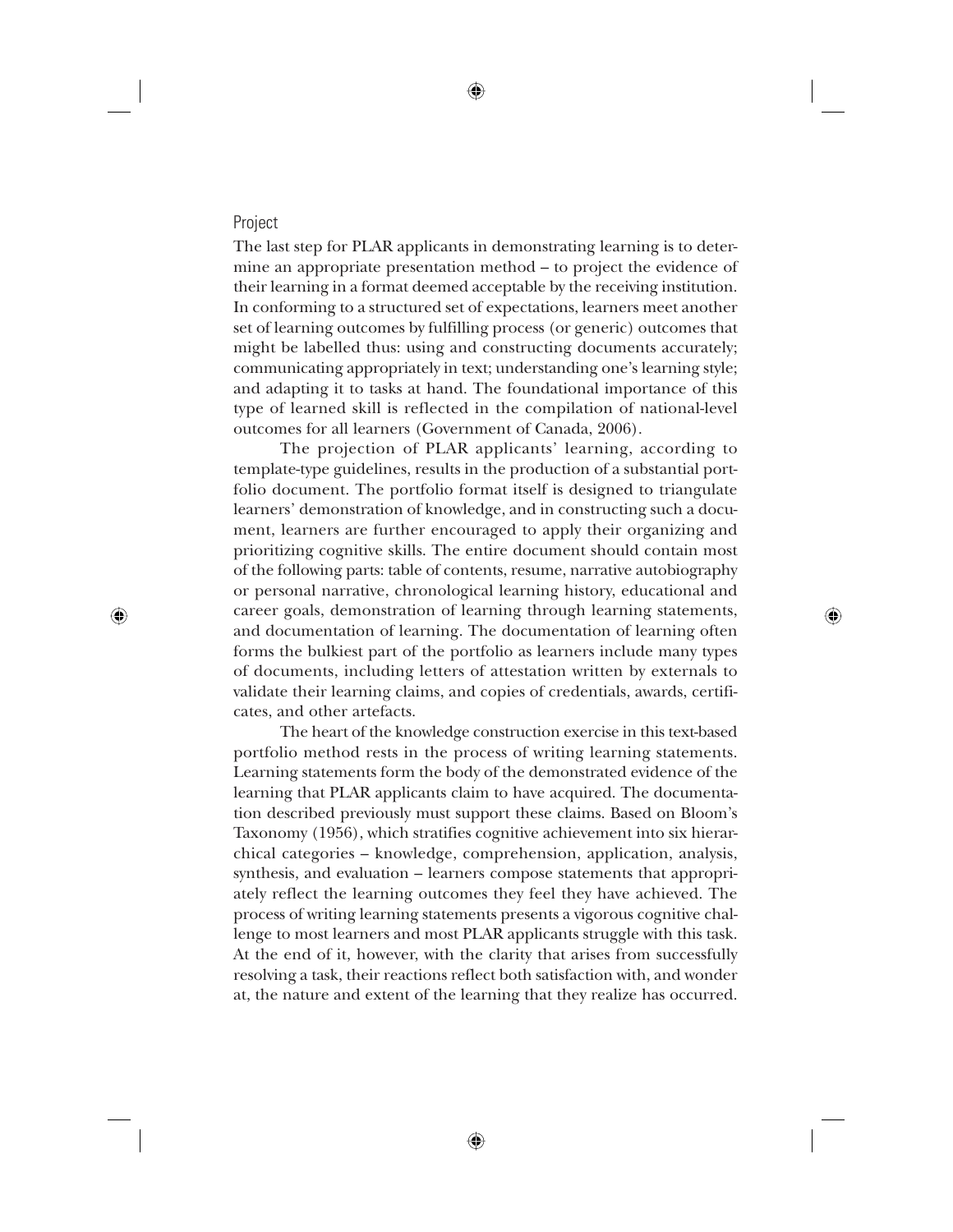# OPERATIONALIZING PLAR IN AN ONLINE ENVIRONMENT

Recognizing learners' prior learning may appear to provide solutions to many traditional situational, attitudinal, and institutional barriers to learning; however, the relationship between the concepts of diversity, access, and the issue of facilitating adults' learning through the recognition of their prior learning is both complex and dichotomous. An uneasy type of teeter-totter balance exists between the fact of open and distance access and PLAR processes, exacerbated by the presence of philosophical and social power relationships (Conrad, 2007). As a result, the use of PLAR processes confronts, and opens the door to, a network of resulting tensions.

Online learning environments are also viewed as opening the door to educational opportunities where none existed before, and, in many cases, this is exactly what happens. Technology, however, brings with it its own set of encumbrances and difficulties, and its successful implementation requires careful networks of student support (Davis, Little & Stewart, 2008; Moisey & Hughes, 2008; Johnson, Trabelsi, & Fabbro, 2008). Superimposing the online learning environment on top of portfolio learning opportunities requires not only sensitivity and awareness, therefore, but an acutely informed understanding of online learners and the challenges that confront them. A discussion of these areas of challenge follows.

#### Adult Learners, Andragogy, ODL

Not all online learners are adults, nor are all online learners mature.<sup>1</sup> That said, online theory supports the view that online learning holds the most potential for mature learners following a constructivist approach (Kanuka & Anderson, 1998). Experiential learning certainly favours maturity (Dewey, 1938; Kolb, 1984). Given the confluence of these two educational streams at the junction described in this chapter, it stands to reason that success in this domain requires a good understanding of what it means to be a mature learner in a distance learning environment, as regards issues of motivation, learning styles, community, and social, cognitive, and instructional presence. The pervasive problematic and underlying irony in the implementation of PLAR is that often it is not well understood in its role as a learning activity – a role that would bring into play all of the literature suggested above – and is instead relegated by both supporters and detractors to the purview of registrars, credit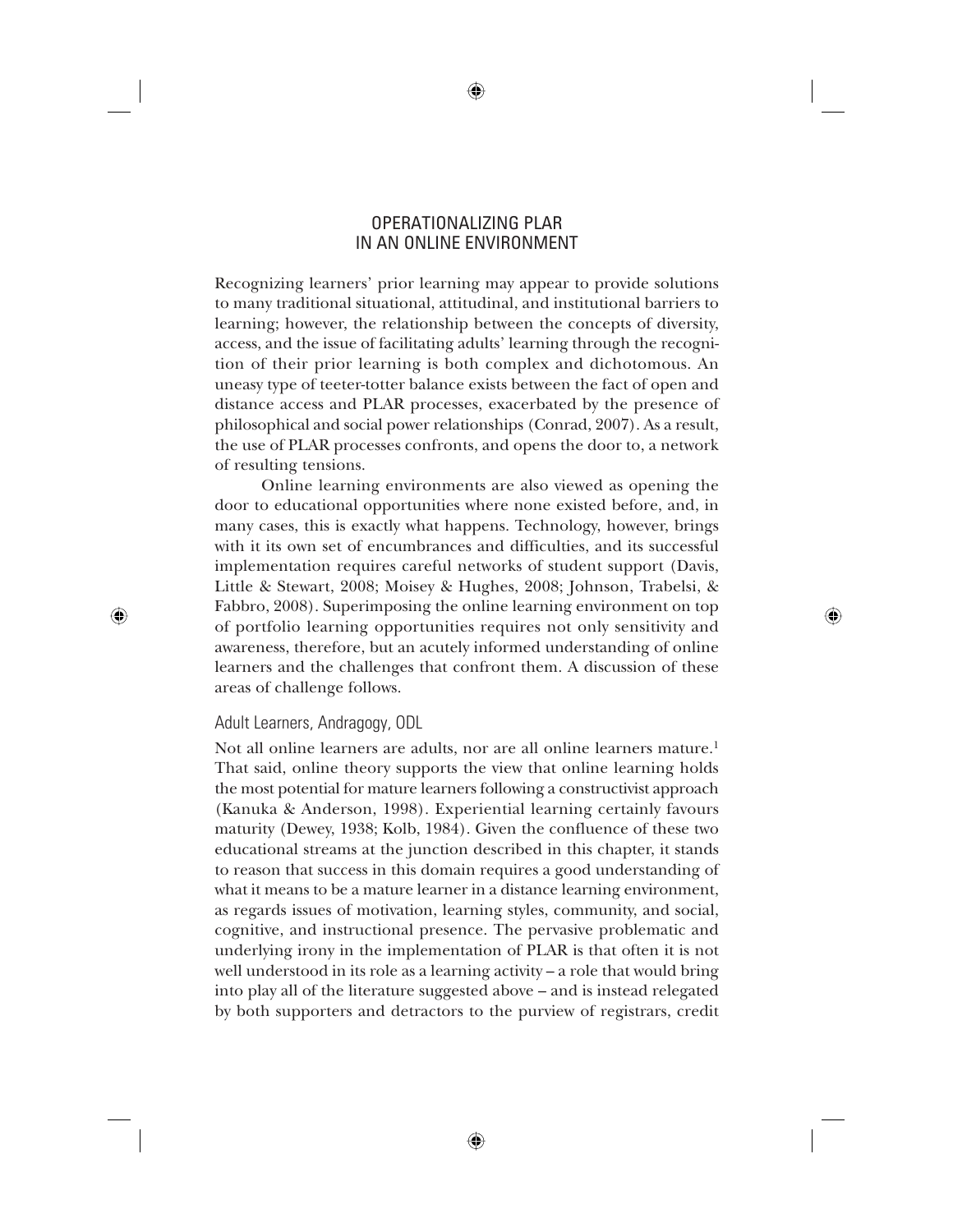transfer, and credit counting. Adequate educational foundations for PLAR's operation, therefore, are often missing.

#### Assessment Methodology

There are many ways to assess prior learning. They include performance displays, interviews, examinations, projects, and portfolio assessments, as well as combinations of these various methods. The fact of a distance institution limits the choice, effectively ruling out interviews or performance displays, for example; Athabasca University chooses to use only the portfolio method of assessment. While not unusual in this situation, the use of only one method of assessment increases the importance of the structure and integrity of the PLAR process, specifically as it involves and relates to learners' and assessors' text-based abilities. The need for learners to be able to display their learning largely in a written format<sup>2</sup> demands a high level of communication structure, as discussed below.

### Communication

In many other venues, PLAR is conducted in informal or semi-formal face-to-face venues where applicants are able to engage in discussion with mentoring or coaching staff. Because of the nature of the task – helping applicants grapple with understanding the extent of, and the value of, their past learning – an iterative format is best, as it allows a level of deep understanding to evolve through reflection (Schön, 1987). ODL institutions that are not privy to face-to-face access must rely on a well-developed structure and responsive systems of communications in order to accomplish the interaction necessary for the successful management of a PLAR process. Facilitating such complex communication requires excellent and continual application of written and verbal skills, and the manufacture and maintenance of high-quality resources (see the section on Resources, below).

In another communication twist occasioned by a distributed environment, internal communications among staff and faculty must also operate at a highly efficient level. At Athabasca University, for example, where PLAR is integrated across all programs, a complex many-to-many system of interactions arises from each portfolio assessment. The potential of lost or misunderstood communications is high.

#### Resources

It is well understood by online educators that not all learners want to forsake paper-based resources. The current generation of online learners,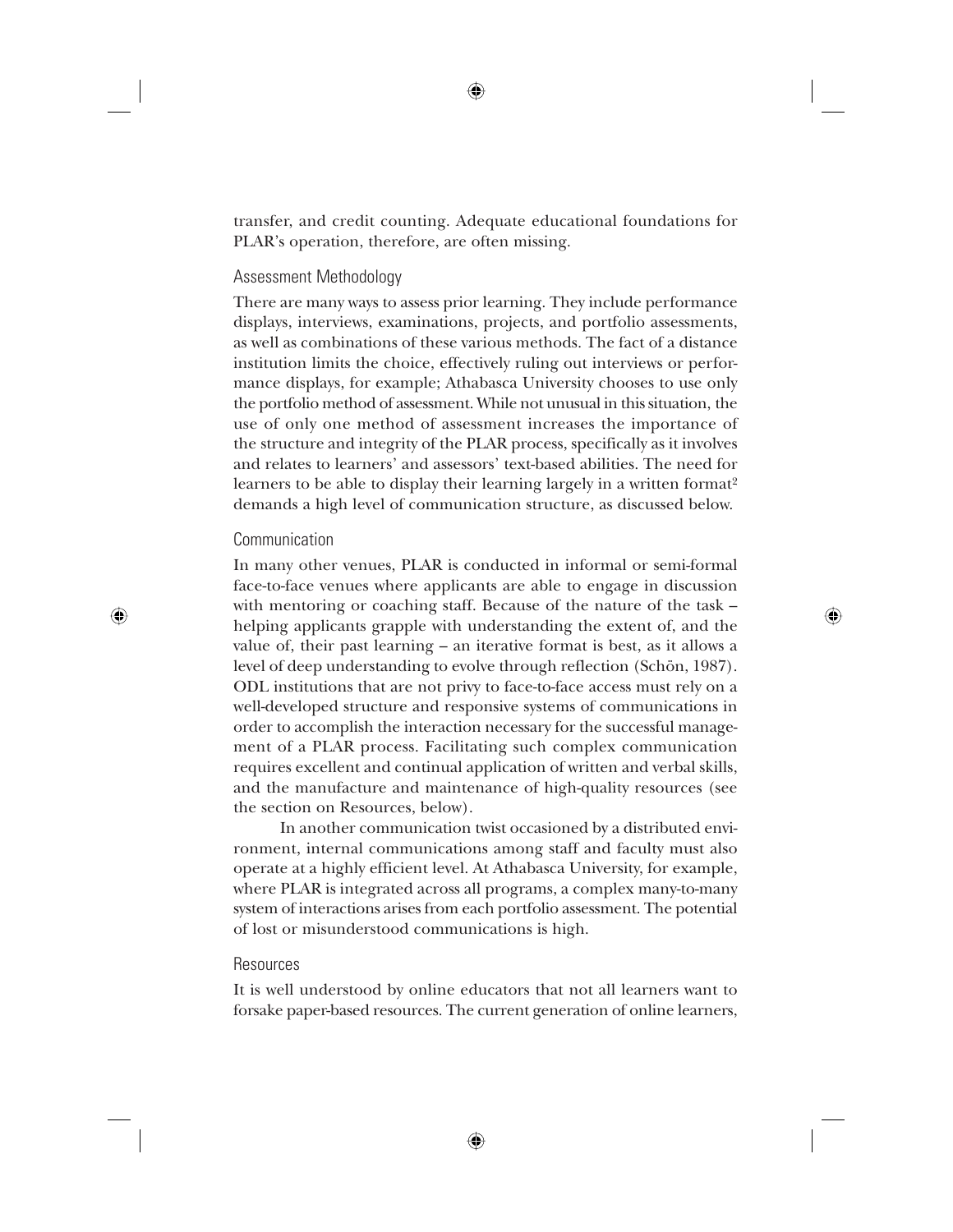at least, prefer to access their online resources in moderation.3 In keeping with principles of access that attempt to provide maximum opportunity to its clientele, Athabasca University's PLAR system provides both paperbased and online resources for potential applicants. A large web site forms the online resource (http://priorlearning.athabascau.ca/index. php). A virtual portfolio located on the web site permits almost-hands-on access to the real thing. High-quality PLAR resources form one of the bases for the strong platform of support required by distance learners.

#### Support

The need for generous provision of student support is well documented in ODL literature (for example, see Moisey & Hughes, 2008). Support for distance learners takes many forms, most obviously advising, counselling, coaching, mentoring, and supporting with technology and the web site. Within the pedagogy of online learning, the need for community support, also well documented, manifests itself in the form of learning communities, communities of practice, virtual learning environments, and applications of social software. PLAR learners require an equal amount of support for successful completion. While numerous material resources provide one level and type of support, an essential and more sophisticated level of support relies on human interaction, achieved through telephone and email contact. Ideally, collegial peer support involving those who are concomitantly engaged in preparing PLAR portfolios would provide a high level of effective interaction. Given the positioning of PLAR as a learning activity within the institution, PLAR learner support mechanisms should look no different than any other type of course-oriented learner support.

#### INTRODUCING THE E-PORTFOLIO

What is the future of the e-portfolio in an ODL environment, therefore, given the conditions for successful management of a portfolio system, as described in this chapter? At Athabasca University, as in most post secondary institutions' high-stakes assessment portfolio use, materials must be assembled for the exact purpose of attaining credit at the institution. The learning portfolio described in this chapter

contains work that a learner has collected, reflected, selected, and presented to show growth and change over time. A critical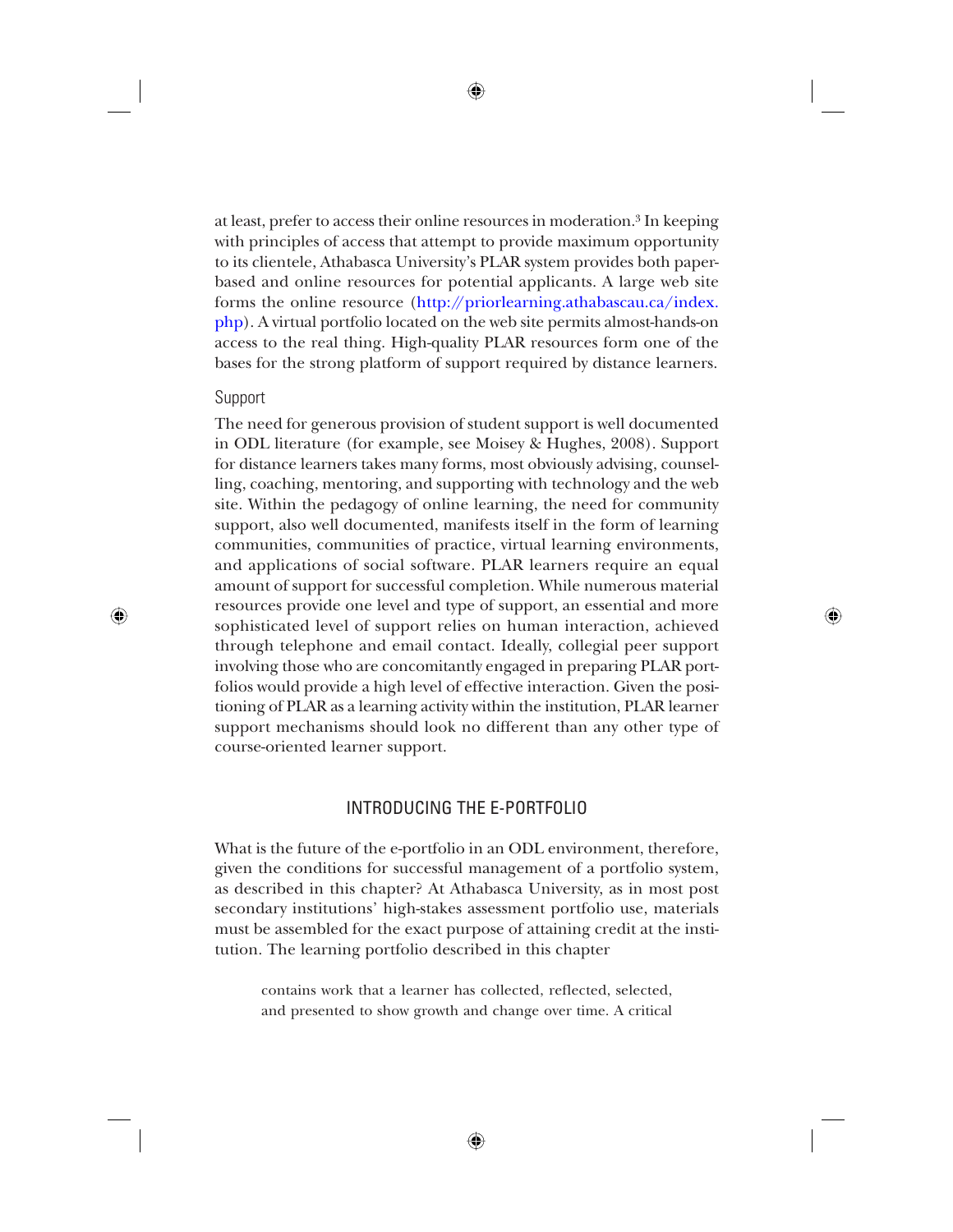component of an educational portfolio is the learner's reflection on the individual pieces of work (often called 'artefacts') as well as an overall reflection on the story that the portfolio tells. (Barrett, 2005, p. 4)

From this rigorous structure that is defined by educational requirements comes a very targeted and precise document, the production of which encourages reflective learning activity in its participants and demands evidence of that learning. Does the electronic portfolio format permit learners to engage in the same type of thoughtful process? Tosh, Light, Fleming, and Haywood (2005) outline that, as with paper-based portfolios, the

e-portfolio is – or should be – part of a student-owned, studentcentred approach to learning that makes it possible for students to actively engage in their learning rather than just be the recipients of information. This is consistent with constructivist theory, which argues students actively construct their own knowledge rather than simply receive it from instructors, authors, or other sources. (Jonassen, cited in Tosh et al., p. 90)

Ideally, advocates of learning portfolios, whether paper-based or electronic, will strive to support the concept of learners' portfolios-as-learning while adhering to the rigours and accountability of high stakes assessment for the purpose of credit allocation. In fact, in fields that value computer, technology, multimedia, or design skills, learners' use of e-portfolios could provide not only a more engaging demonstration of skills, but also a more technically correct demonstration of skills. However, Tosh and colleagues' contention that e-portfolios offer opportunity for learner control and promote deep learning should be true of any good portfolio process and should be no less true of the traditional paperbased portfolio. The introduction of another layer of technology brought about by e-portfolio use, however, raises several concerns for learners and educators in online environments.

Focus

If, as Barrett (2000, para. 3) suggests, "the e-portfolio draws on two bodies of literature, multimedia development (decide, design, develop, evaluate) and portfolio development (collection, selection, reflection, projection)," will the e-portfolio's necessary emphasis on software design potentially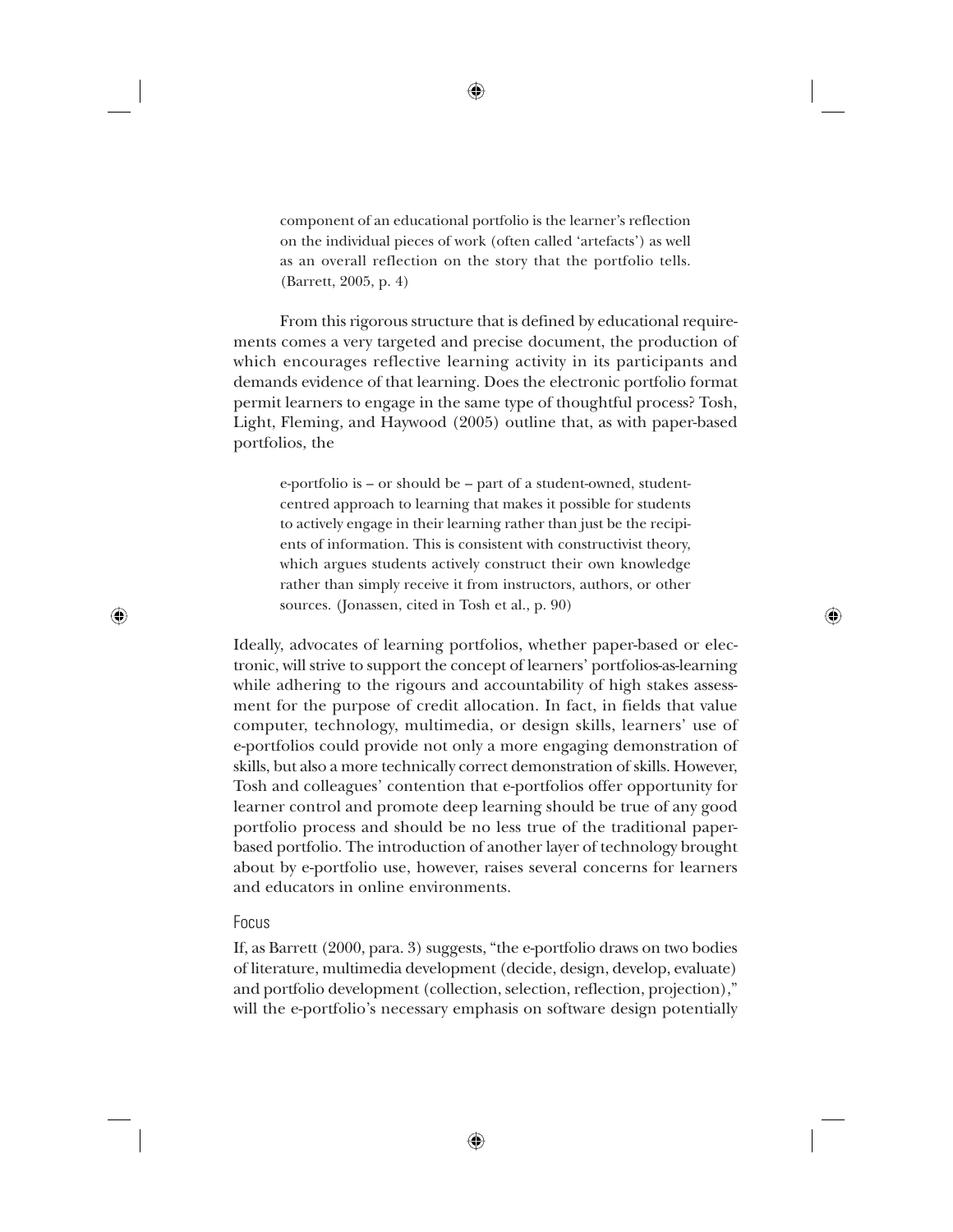lessen learners' attention to content? Is there the potential of e-portfolios favouring form over content?

### Assessment Equity

On the other side of the equation, will the e-portfolio's emphasis on software design potentially lessen the assessors' attention to content? Will assessors searching for an individual's learning story feel less attuned to the applicant who submits an electronic portfolio?

In a similar vein, e-portfolio technology has the potential to alienate assessors. Universities such as Athabasca University use assessors who tend to be academic faculty; they have the time and the inclination to contribute to the PLAR process because they are older faculty members, secure in their positions. Cumbersome as paper-based portfolios often are, some faculty prefer them due to the increased computer usage that e-portfolios require.

# **Diversity**

Issues of diversity reshape themselves when technology is added to the portfolio mix. As outlined in the discussion above, a number of types of diversity already exist within the portfolio process; it is naïve to consider that access to PLAR offers a level playing field. Similarly, relying on technology or introducing a technological platform to the production of a portfolio privileges some learners above others. That said, critics argue that a paper platform also disadvantages some learners while privileging others.

# Pedagogy

Tosh and colleagues' (2005) assumption, based on the adult education premise that learners engage more successfully when they have control (Ramsden, 2003), skirts the deeper cognitive issues of how learners connect to, or feel ownership of, their learning. Do today's learners feel more connection to electronic portfolios? Research maintains that as the number of learners who can be labelled "digitally native" increases over time, e-resources and e-materials will rise in popularity among learners (Eshet & Geri, 2007). Currently, however, as manifested in similar discussions of the merits of print-based journals versus those of e-journals, each option has supporters and detractors.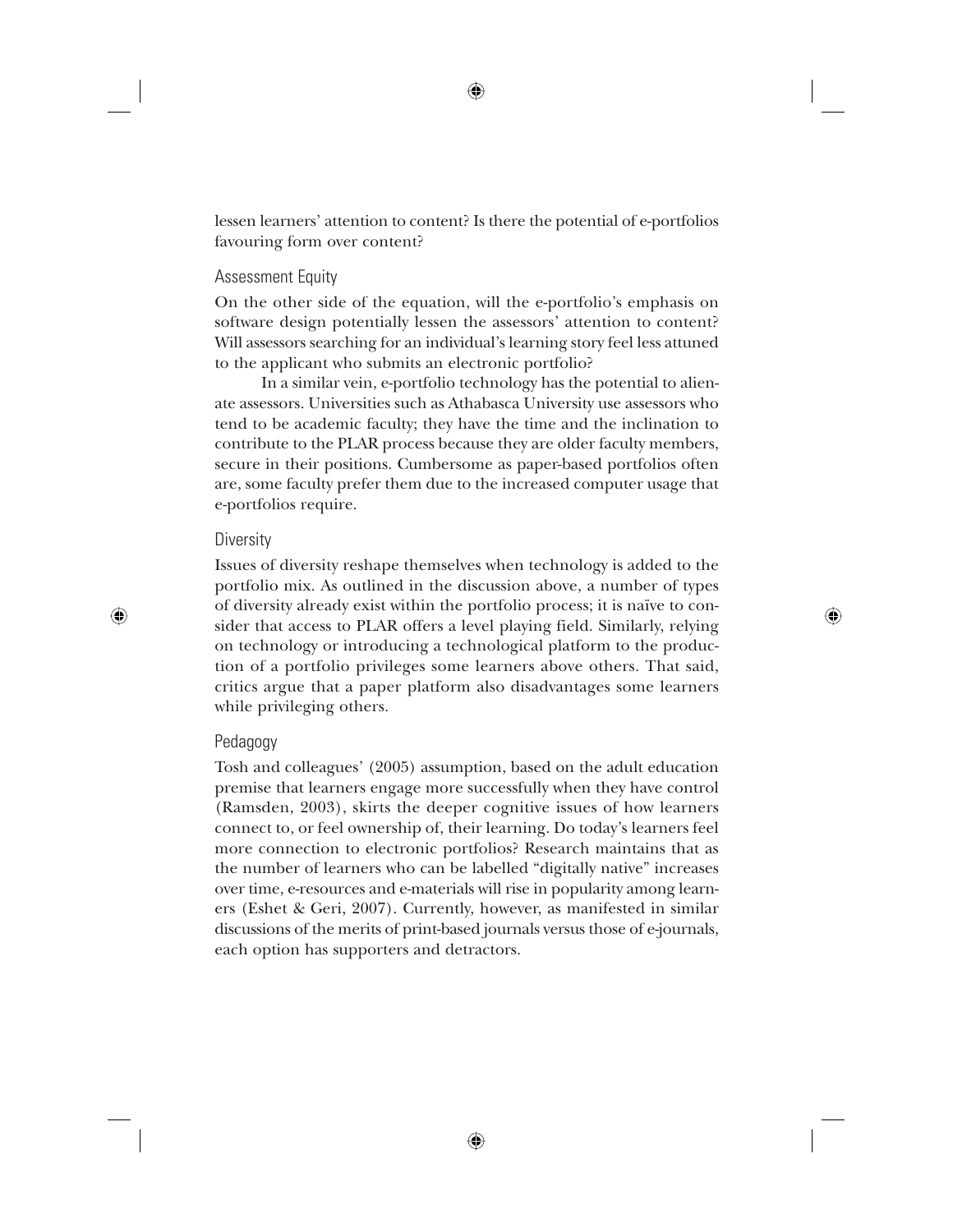#### **CONCLUSION**

Nowhere does the practice of prior learning assessment and recognition make more sense than in the adult learning environment. That said, theory also supports the integration of PLAR processes into the online teaching and learning environment, and current practice confirms that ODL institutions, such as Athabasca University, are leaders in the implementation of PLAR at the university level.

As demonstrated through literature and practice, however, consensus remains to be found around issues of prior learning. The practice of recognizing prior learning will hopefully inform postsecondary educators' perceptions of learning while it continues to offer learners fertile ground for cognitive and personal growth.

#### NOTES

- 1. The issue of maturity is hotly debated among adult educators, as is the complementary issue of defining the term adult. Generally, a psycho-social definition that outlines individuals' acceptance of social roles in terms of their society's expectations is what is used to define adulthood. In a learning context, maturity is understood to entail responsibility and some degree of control and self-direction. While institutions and agencies are often required to attach an age to adult learner status, it is understood pedagogically that age alone constitutes arbitrary and somewhat artificial boundaries.
- 2. Although portfolios are classified as text-based, in reality, material may be presented in other ways. A portfolio, for example, will often contain graphics or pictures, and may contain CDs or audio recordings of some sort. A portfolio may be submitted on a CD, although it will still comprise mostly text. Some of the issues that surround the introduction of web-based e-portfolios are discussed later in this chapter.
- 3. Internal studies conducted by Athabasca University's Institutional Studies unit have produced statistics to support external research, which shows that learners still prefer paper-based resources, or that they are willing to spread their resource menu among various modalities. Other external research shows that learners' level of comfort with online resources is dependent on their status as digital natives;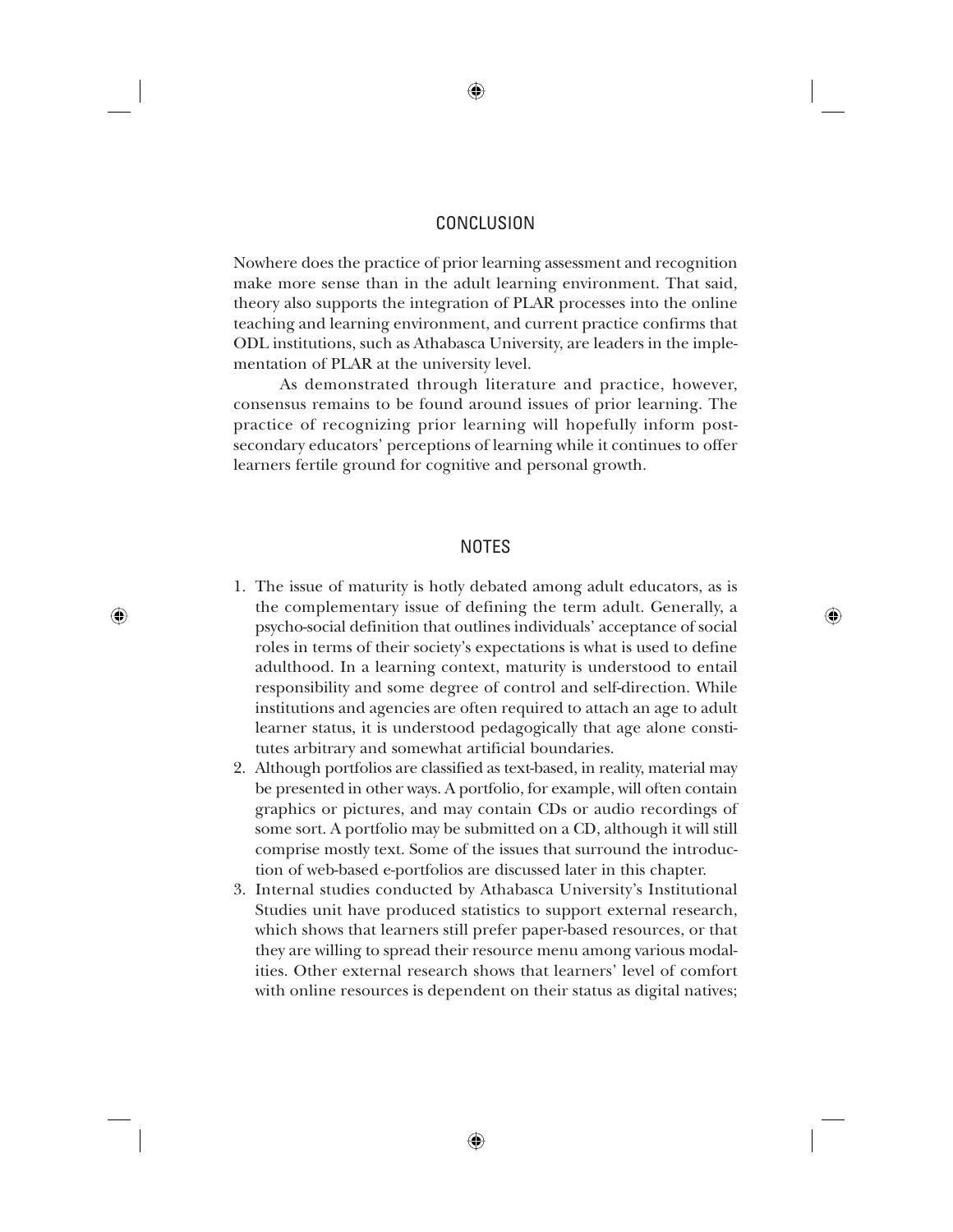in the future, this figure is expected to rise accordingly (Eshet & Geri, 2007).

#### **REFERENCES**

- Angelo, T. A. (1993, April). A 'teacher's dozen': Fourteen general, research-based principles for improving higher learner in our classrooms. *AAHE Bulletin,* 3–13.
- Barrett, H. (2000). Electronic portfolios = multimedia development + portfolio development: The electronic development process. *electronicportfolios.org web site.* Retrieved August 14, 2007, from http://electronic portfolios.org/portfolios/EPDevProcess.html
- Barrett, H. (2005). Conflicting paradigms and competing purposes in electronic portfolio development. *TaskStream web site.* Retrieved August 13, 2007, from http://www.taskstream.com/reflect/whitepaper.pdf
- Barrett, H., & Carney, J. (2005). Conflicting paradigms and competing purposes in electronic portfolio development. Retrieved April 16, 2007, at http://www.taskstream .com/ reflect/whitepaper.pdf
- Bloom, B. S. (1956). *Taxonomy of educational objectives, Handbook I: The cognitive domain.* New York, NY: David McKay.
- Brown, J. S., Collins, A., & Duguid, A. (1989). Situated cognition and the culture of learning. *Educational Researcher, 18*(1), 32–42.
- Coady, M. M. (1971). The man from Margaree: Writings and speeches of M. M. Coady. Toronto: McClelland & Stewart.
- Conrad, D. (2007). Recognizing prior learning: Exploring the diversity of learners' experiential learning through PLAR. In T. Evans, D. Murphy & M. Haughey (Eds.), *World Handbook of Distance Education*. Oxford: Elsevier.
- Crites, S. (1971). The narrative quality of experience. *American Academy of Religion Journal, 39*(3), 291–311.
- Davis, A., Little, P. & Stewart, B. (2008). In T. Anderson (Ed.), *Theory and practice of online learning*, 2nd ed. (pp.121–142). Edmonton, AB: AU Press.
- Dewey, J. (1938). *Experience and education.* NewYork, NY: Macmillan.
- Eshet, Y., & Geri, N. (2007). Print versus digital: Critical reading of information. New Learning 2.0? *Proceedings of EDEN Conference*, Naples.
- European Commission. (2005). Implementing the 'Education and Training 2010' work programme. Brussels.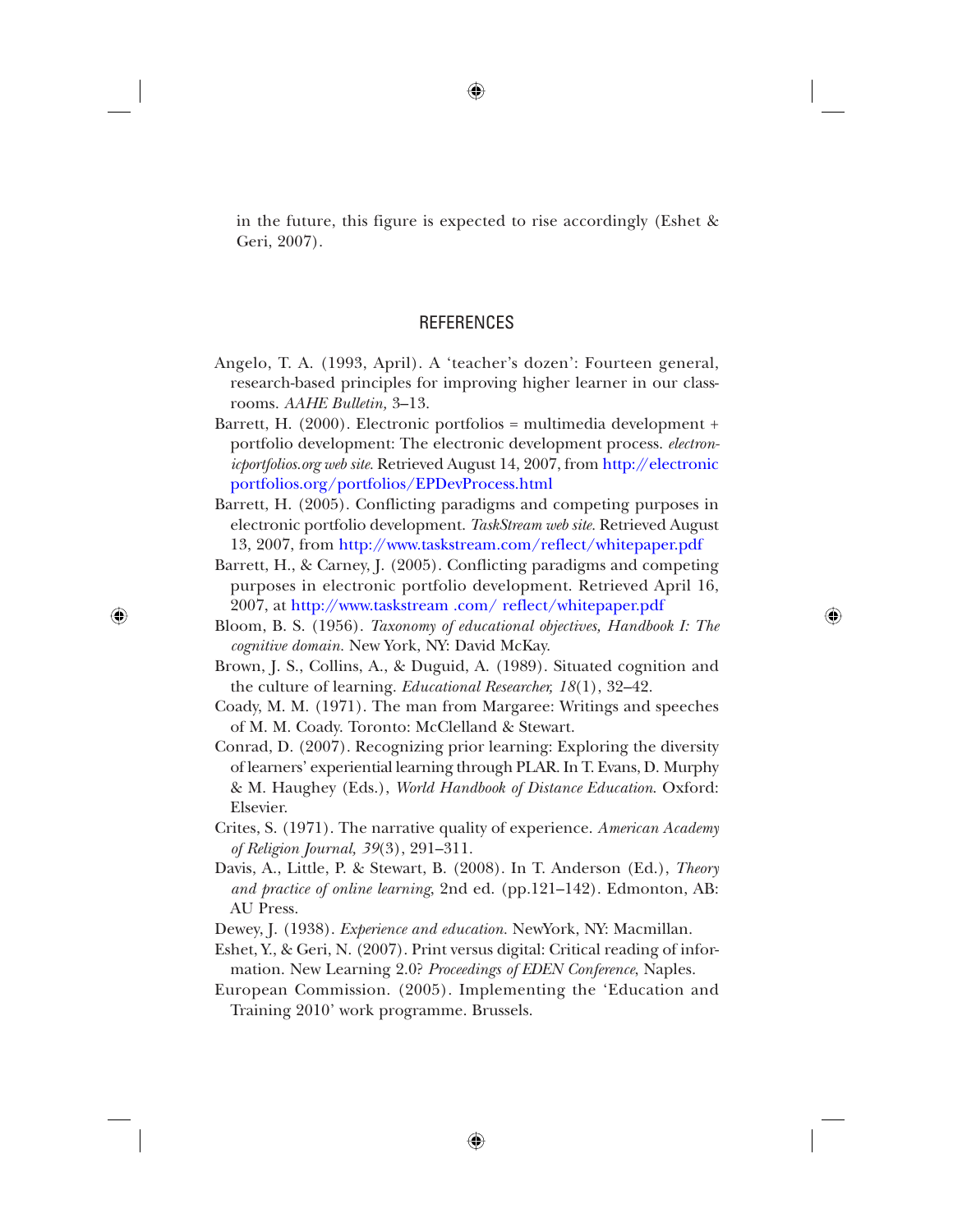Freire, P. (1970). *Pedagogy of the oppressed*. New York: Herder & Herder.

- Government of Canada. (2006). Essential skills. *Human Resources and Skills Development Canada.* Retrieved August 14, 2007, from http:// srv108.services.gc.ca/english/general/home\_e.shtml
- Harris, J. (1999). Ways of seeing the recognition of prior learning (RPL): What contribution can such practices make to social inclusion? *Studies in the Education of Adults, 31*(2), 124–138.
- Horton, M. (1990). *We make the road by walking: Conversations on education and social change*. Philadelphia: Temple University Press.
- Johnson, K., Trabelsi, H., & Fabbro, E. (2008). Library support for e-learners: E-resources, e-services and the human factors. In T. Anderson (Ed.), *Theory and practice of online learning*, 2nd ed. (pp. 397–418). Athabasca, AB: AU Press.
- Jonassen, D. (1991). Evaluating constructivist learning. *Educational Technology, 36*(9), 28–33.
- Kanuka, H., & Anderson, T. (1998). Online social interchange, discord, and knowledge construction. *Journal of Distance Education, 13*(1). Retrieved August 14, 2007, from http://cade.athabascau.ca/vol13.1/kanuka.html
- Kolb, D. A. (1984). *Experiential learning: Experience as the source of learning and development.* Englewood Cliffs, NJ: Prentice-Hall.
- Mackeracher, D. (2004). *Making sense of adult learning* (2nd ed.). Toronto, ON: University of Toronto Press.
- Mezirow, J. (1995). Transformation theory of adult learning. In M. Welton (Ed.) *In defense of the lifeworld: Critical perspectives on adult learning* (pp. 39–70). Albany, NY: State University of New York Press.
- Michelson, E. (1996). Usual suspects: Experience, reflection, and the (en)gendering of knowledge. *International Journal of Lifelong Education, 15*(6), 438–54.
- Moisey, S., & Hughes, J. (2008). Supporting the online learner. In T. Anderson (Ed.), *Theory and practice of online learning*, 2nd ed. (pp. 419–439). Edmonton, AB: AU Press.
- Ontario Ministry of Education. (2001). Policy/program memorandum No. 129. Retrieved August 14, 2007, from http://www.edu.gov.on.ca/ extra/eng/ppm/129.html
- Pestalozzi, J. H. (1907). *How Gertrude teaches her children: An attempt to help mothers to teach their own children,* 4th ed. Lucy E. Holland & Frances C. Turner, Trans. London: Swan, Sonnenshein & Co.
- Peters, H. (2005). Contested discourses: Assessing the outcomes of learning from experience for the award of credit in higher education. *Assessment & Evaluation in Higher Education, 30*(3), 273–285.